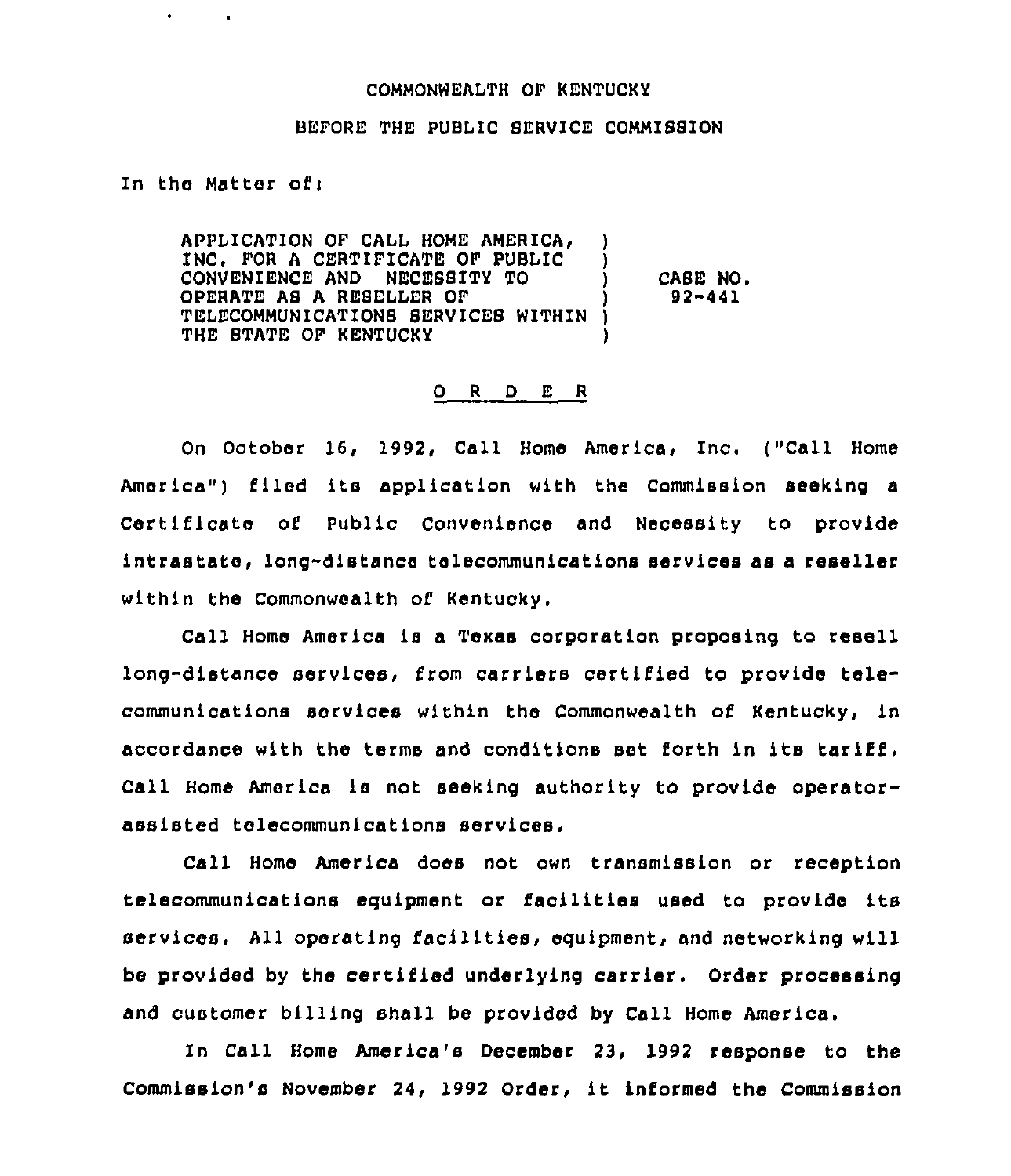that money had been collected for non-certified service. This alleged violation was resolved in Case No, 93-017 by Commission Order dated March 12, 1993.<sup>1</sup>

 $\bullet$  .

 $\sim 10$ 

The application provided by Call Home America demonatratea its flnanclal, managerial, and technical capability. The rates proposed should be approved as the fair, just, and reasonable rates to be charged.

The Commission, having considered the application, the information provided by Call Home America, and being otherwise sufficiently advised, HEREBY ORDERS that:

1. Call Home America be and it hereby is granted authority to provide intrastate, long-distance telecommunioations services within the Commonwealth of Kentucky on and after the date of this Order.

2. Call Home America shall comply with the provisions of the Orders in Administrative Case No. 323.<sup>2</sup>

Call Home America'a authority to provide service in this Commonwealth is strictly limited to those services described in this Order and Call Home America's application.

<sup>4</sup> <sup>~</sup> The rates proposed by Call Home America are hereby approved.

 $\mathbf{1}$ Case No. 93-017, Call Home America, Inc. - Alleged Violation of KRS 278,020 and KRB 278. 160.

 $\mathbf{z}$ Administrative Case No. 323, An Inquiry Into IntraIATA Toll Competition, An Appropriate Compensation Scheme for Completion of IntraLATA Calls by Interexchange Carriers, and WATS Jurledictionality, Phase I, Order dated May 6, 1991.